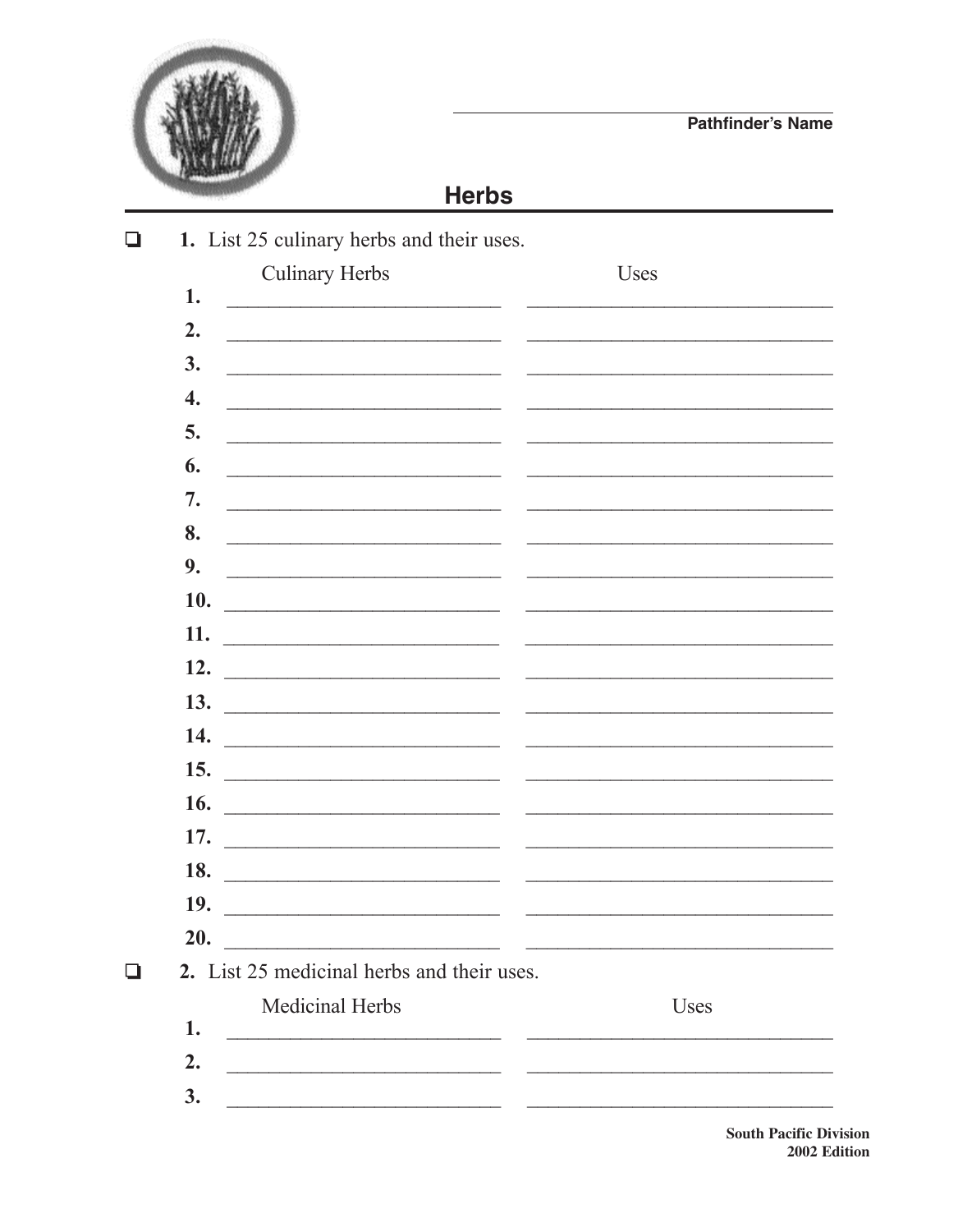|     | $\overline{4}$ .                                    |                                                                                                                                                                                                                                                                                                                                                                                                                                                                                                                                                                                                    |  |
|-----|-----------------------------------------------------|----------------------------------------------------------------------------------------------------------------------------------------------------------------------------------------------------------------------------------------------------------------------------------------------------------------------------------------------------------------------------------------------------------------------------------------------------------------------------------------------------------------------------------------------------------------------------------------------------|--|
|     | 5.                                                  |                                                                                                                                                                                                                                                                                                                                                                                                                                                                                                                                                                                                    |  |
|     | 6.                                                  | <u> 1989 - Johann Stein, mars an deutscher Stein und der Stein und der Stein und der Stein und der Stein und der</u><br>$\frac{1}{2} \left( \frac{1}{2} \right) \left( \frac{1}{2} \right) \left( \frac{1}{2} \right) \left( \frac{1}{2} \right) \left( \frac{1}{2} \right) \left( \frac{1}{2} \right) \left( \frac{1}{2} \right) \left( \frac{1}{2} \right) \left( \frac{1}{2} \right) \left( \frac{1}{2} \right) \left( \frac{1}{2} \right) \left( \frac{1}{2} \right) \left( \frac{1}{2} \right) \left( \frac{1}{2} \right) \left( \frac{1}{2} \right) \left( \frac{1}{2} \right) \left( \frac$ |  |
|     | 7.                                                  | <u> 1989 - Johann John Stoff, deutscher Stoffen und der Stoffen und der Stoffen und der Stoffen und der Stoffen u</u>                                                                                                                                                                                                                                                                                                                                                                                                                                                                              |  |
|     | 8.                                                  |                                                                                                                                                                                                                                                                                                                                                                                                                                                                                                                                                                                                    |  |
|     | 9.                                                  | <u> 2008 - Johann Stone, amerikansk politiker (d. 1982)</u>                                                                                                                                                                                                                                                                                                                                                                                                                                                                                                                                        |  |
|     | 10.                                                 |                                                                                                                                                                                                                                                                                                                                                                                                                                                                                                                                                                                                    |  |
|     | 11.                                                 | <u> Alexandro de la contrada de la contrada de la contrada de la contrada de la contrada de la contrada de la co</u>                                                                                                                                                                                                                                                                                                                                                                                                                                                                               |  |
|     | 12.                                                 | <u> 1980 - Andrea Andrew Maria (h. 1980).</u>                                                                                                                                                                                                                                                                                                                                                                                                                                                                                                                                                      |  |
|     |                                                     |                                                                                                                                                                                                                                                                                                                                                                                                                                                                                                                                                                                                    |  |
|     | 14.                                                 |                                                                                                                                                                                                                                                                                                                                                                                                                                                                                                                                                                                                    |  |
|     |                                                     | 15. $\qquad$                                                                                                                                                                                                                                                                                                                                                                                                                                                                                                                                                                                       |  |
|     | <b>16.</b>                                          |                                                                                                                                                                                                                                                                                                                                                                                                                                                                                                                                                                                                    |  |
|     | 17.                                                 | <u> 2000 - 2000 - 2000 - 2000 - 2000 - 2000 - 2000 - 2000 - 2000 - 2000 - 2000 - 2000 - 2000 - 2000 - 2000 - 200</u>                                                                                                                                                                                                                                                                                                                                                                                                                                                                               |  |
|     |                                                     | 18. $\overline{\phantom{a}}$                                                                                                                                                                                                                                                                                                                                                                                                                                                                                                                                                                       |  |
|     |                                                     | 19. $\qquad \qquad$                                                                                                                                                                                                                                                                                                                                                                                                                                                                                                                                                                                |  |
|     | 20.                                                 | <u> 1989 - Johann Harry Harry Harry Harry Harry Harry Harry Harry Harry Harry Harry Harry Harry Harry Harry Harry Harry Harry Harry Harry Harry Harry Harry Harry Harry Harry Harry Harry Harry Harry Harry Harry Harry Harry Ha</u>                                                                                                                                                                                                                                                                                                                                                               |  |
|     |                                                     | 3. Cook one dish using herbs.                                                                                                                                                                                                                                                                                                                                                                                                                                                                                                                                                                      |  |
|     |                                                     | Herb cooked and the state of the state of the state of the state of the state of the state of the state of the state of the state of the state of the state of the state of the state of the state of the state of the state o                                                                                                                                                                                                                                                                                                                                                                     |  |
| l 1 |                                                     | 4. Make one of the following herbal products:                                                                                                                                                                                                                                                                                                                                                                                                                                                                                                                                                      |  |
|     |                                                     | Cream<br>a.<br>herb pillow<br>b.                                                                                                                                                                                                                                                                                                                                                                                                                                                                                                                                                                   |  |
|     |                                                     | jam<br>c.<br>d.<br>soap, paper                                                                                                                                                                                                                                                                                                                                                                                                                                                                                                                                                                     |  |
|     |                                                     | Product made                                                                                                                                                                                                                                                                                                                                                                                                                                                                                                                                                                                       |  |
|     |                                                     | 5. Make one batch of potpourri.                                                                                                                                                                                                                                                                                                                                                                                                                                                                                                                                                                    |  |
|     |                                                     | 6. Make one pomander.                                                                                                                                                                                                                                                                                                                                                                                                                                                                                                                                                                              |  |
| ❏   | 7. Name and identify 5 herbs growing wild near you. |                                                                                                                                                                                                                                                                                                                                                                                                                                                                                                                                                                                                    |  |
|     | 1.                                                  | $\begin{array}{cccccccccc} \multicolumn{3}{c}{{\color{blue}\boldsymbol{w}}}\hspace{1em} & \multicolumn{3}{c}{{\color{blue}\boldsymbol{w}}}\hspace{1em} & \multicolumn{3}{c}{{\color{blue}\boldsymbol{w}}}\hspace{1em} & \multicolumn{3}{c}{{\color{blue}\boldsymbol{w}}}\hspace{1em} & \multicolumn{3}{c}{{\color{blue}\boldsymbol{w}}}\hspace{1em} & \multicolumn{3}{c}{{\color{blue}\boldsymbol{w}}}\hspace{1em} & \multicolumn{3}{c}{{\color{blue}\boldsymbol{w}}}\hspace{1em} & \multicolumn{3}{c}{{\color{blue}\$                                                                             |  |
|     | 2.                                                  |                                                                                                                                                                                                                                                                                                                                                                                                                                                                                                                                                                                                    |  |
|     | 3.                                                  |                                                                                                                                                                                                                                                                                                                                                                                                                                                                                                                                                                                                    |  |